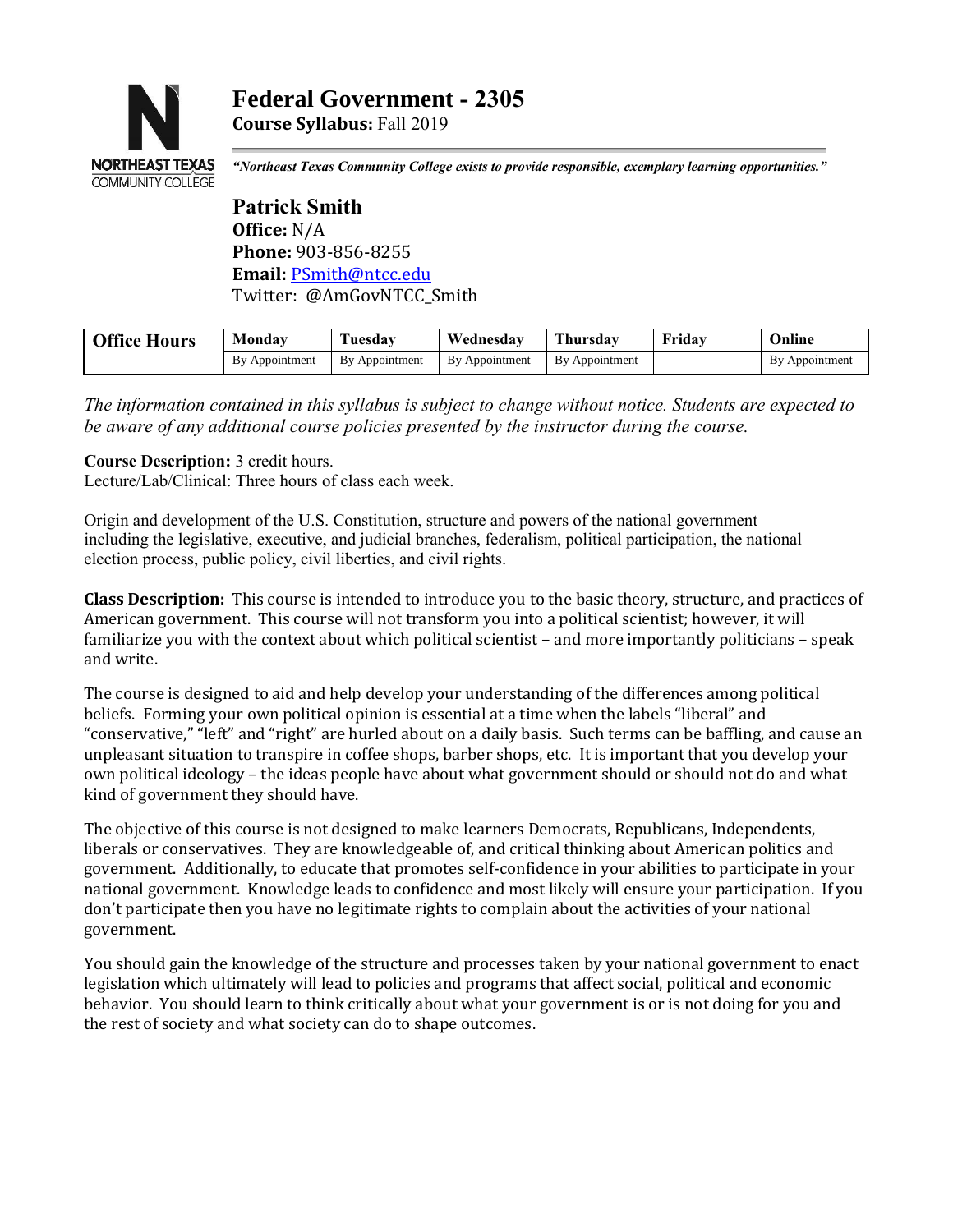# **Required Textbook(s):**

This class will utilize free online textbooks from the following sites: US History.org: <http://www.ushistory.org/gov/index.asp> This Nation: <http://www.thisnation.com/textbook> Links will also be available on the course Blackboard site with regards to assigned lesson materials.

You may also use these free online textbooks that are currently available via the Web:

Openstax by Rice University: <http://cnx.org/contents/W8wOWXNF@15.1:Y1CfqFju@8/Preface> USHistory.org: <http://www.ushistory.org/gov/> Flordia.theorangegove.org: [https://florida.theorangegrove.org/og/file/2e74506d-6095-0531-a2fb](https://florida.theorangegrove.org/og/file/2e74506d-6095-0531-a2fb-b04504b885bd/1/9781616101633_LenzHolman.pdf)[b04504b885bd/1/9781616101633\\_LenzHolman.pdf](https://florida.theorangegrove.org/og/file/2e74506d-6095-0531-a2fb-b04504b885bd/1/9781616101633_LenzHolman.pdf)

**Recommended Reading(s):** Dallas Morning News, Wall Street Journal, other newspapers, political magazines, view FOX, CNN, Texas Observer, Politico or other television news programs and the internet.

Resource Material

http://www.politico.com [http://www.drudgereport.com](http://www.drudgereport.com/) [www.realpolitics.com](http://www.realpolitics.com/) Twitter: @AmGovNTCC\_Smith

## **Student Learning Outcomes:**

The general objective of this course is to introduce American National government issues and to teach basic tools of analysis. More specifically, the goals of the course are listed below:

1. Analyze American National government.

2. Analyze the constitutional basis for your federal government.

3. Analyze and understand the processes of American National politics and government, and the institutions of American National politics and government.

4. To help you develop good methods in thinking about national public policy issues. This involves specific attention to the process of orderly problem solving by:

a. Carefully defining the issue.

b. Mapping out the main alternative ways of achieving the stated objectives.

c. Carefully analyzing the alternative approaches, and using the appropriate analytical concepts and principles to decide which alternatives or combination of alternatives best "solves" the problem.

d. Checking the "solution" reached, both for flaws in reasoning and, where feasible, against experience in comparable situations.

5. To help you learn to evaluate and use both qualitative and quantitative evidence when conflicting viewpoints and approaches are encountered.

## **Course Objectives:**

The purpose of the course is to acquaint the student with the American government. The student will be introduced to: (a) a framework for analyzing United States politics and government; (b) the constitutional basis for American government; (c) the processes of American politics and government; (d) the institutions of American politics and government; (e) policies of American government.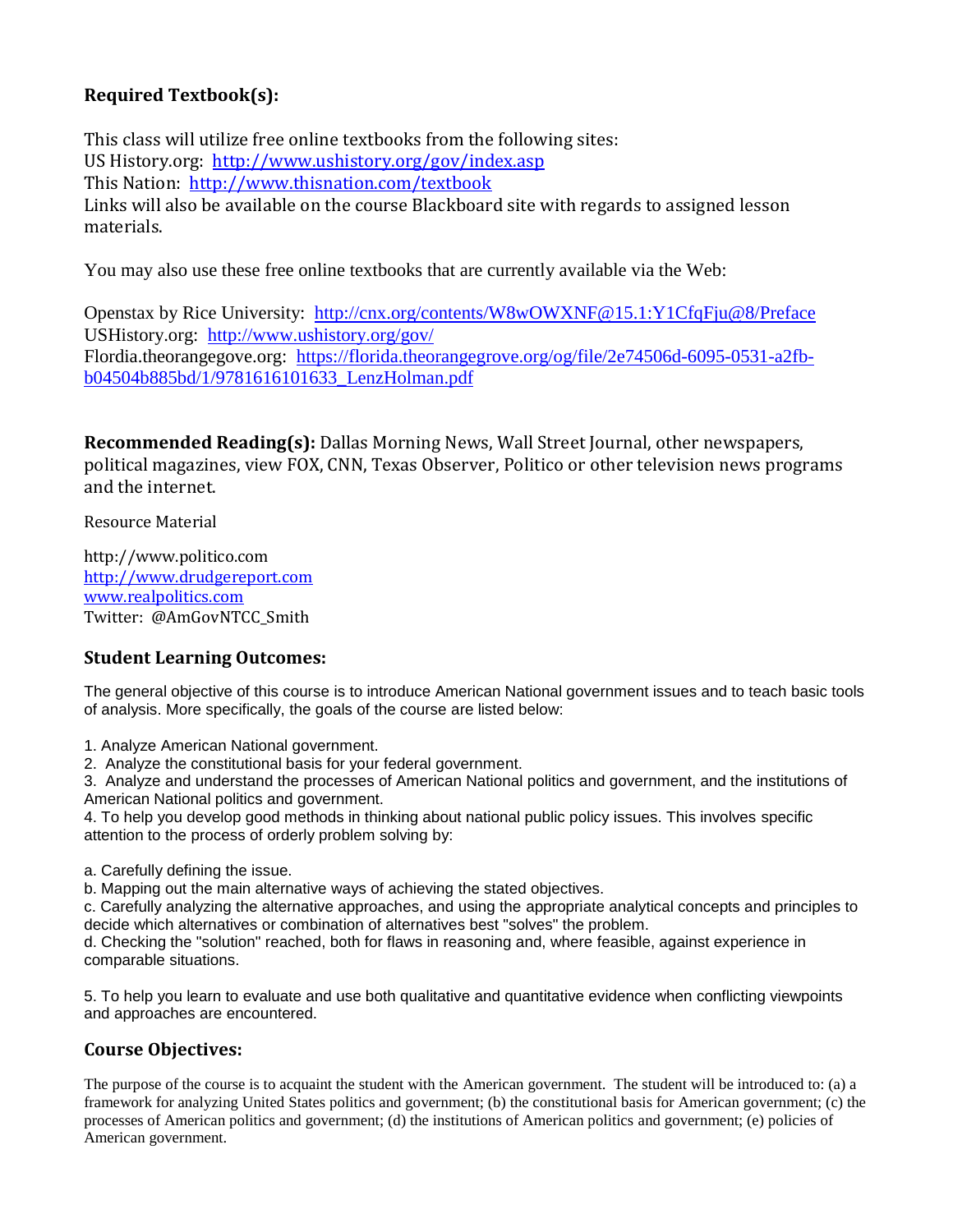## **Lessons, Lectures & Discussions:**

Topics of Discussion

| Week of August 26 - 30      | Intro & Expectations; American Political Culture; What is Politics?    |  |  |
|-----------------------------|------------------------------------------------------------------------|--|--|
|                             | (Reading posted within Blackboard course site.)                        |  |  |
| Week of September 2-6       | Constitutional Democracy; Federalism; Why Government; Civil Liberties  |  |  |
|                             | (Reading posted within Blackboard course site.)                        |  |  |
| Week of September 9 - 13    | Equal Rights; Participation; Political Parties; Media; Interest Groups |  |  |
|                             | (Reading posted within Blackboard course site.)                        |  |  |
| Week of September 16 - 20   | Congress; Legislative Branch                                           |  |  |
|                             | (Reading posted within Blackboard course site.)                        |  |  |
| September 17, 2019          | <b>MID-TERM EXAM</b>                                                   |  |  |
| Week of September 23 - 27   | Presidency; Executive Branch; Federal Bureaucracy                      |  |  |
|                             | (Reading posted within Blackboard course site.)                        |  |  |
| Week of Sept. $30 - Oct. 4$ | Judicial Branch                                                        |  |  |
|                             | (Reading posted within Blackboard course site.)                        |  |  |
| Week of October 7 - 11      | Judicial Branch; Economic & Environmental Public Policy                |  |  |
|                             | (Reading posted within Blackboard course site.)                        |  |  |
| Week of October 14 - 15     | Welfare, Education, Foreign and Defense Public Policy                  |  |  |
|                             | (Reading posted within Blackboard course site.)                        |  |  |
| <b>October 15, 2019</b>     | <b>FINAL EXAM</b>                                                      |  |  |

#### **Evaluation/Grading Policy:**

| Quizzes (5x20 points each)                        | 100 points |
|---------------------------------------------------|------------|
| Political Position Assignments (4x25 points each) | 100 points |
| Mid-Term Exam                                     | 150 points |
| Final Exam                                        | 150 points |
| <b>Total Points</b>                               | 500 points |
|                                                   |            |

**– 500 points = A – 447 points = B – 397 points = C – 347 points = D 000 - 297 points = F**

### **Late Assignment Penalties**

Past Due 5 Days:<br>
More than 5 Days:<br>
More than 5 Days:<br>
Zero points for assignment Zero points for assignment

### **Attendance**

You are urged to attend class each day. A significant portion of each examination is drawn from the classroom material. If you miss class, it is your responsibility to obtain the information missed and see that your assignments are submitted by due dates. If you decide to attend class you must attend the entire class period, unless other arrangements are made prior to class with the instructor. Students who simply arrive in class to hand in an assignment and then leave class will receive a zero on the assignment. Attendance is part of the participation grade.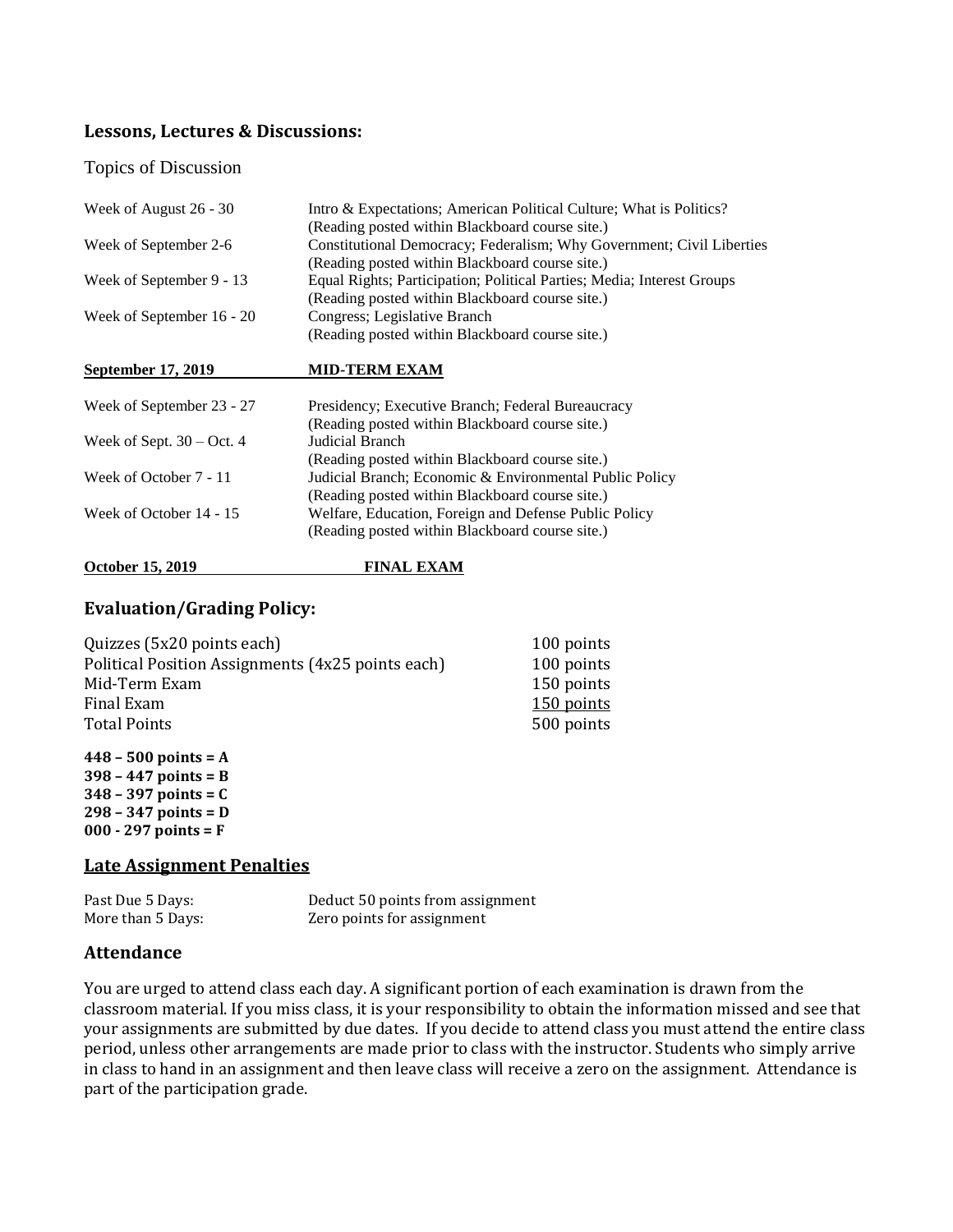Missing more than two class meetings will reduce your grade in the course by a full letter grade (i.e. A to B, B to C, C to D, and D to F).

## **Tests/Exams:**

Exams – Two Mid-Term Exam and Final Exam. [Make-Up Examinations]

All students are expected to take the examinations on the scheduled dates and times. Only University approved excuses will be an acceptable reason for a student missing an exam. A student who misses an examination without notifying the instructor prior to the examination and receiving my permission to miss the exam will be assigned a grade of zero.

### **Assignments:**

### **Course Requirements**

A. Class Discussion and Participation – Each student has the responsibility to prepare for each class by reading the assigned material and completing all assignments. All students should be prepared to participate in class discussions of the assigned material. You will be exposed to a variety of opinions that may differ from your own. Respect those opinions and use them to help you reflect on why people hold different views. Class attendance is a part of class participation (if you do not attend you cannot participate).

FYI: Attendance is noted without a required roll call.

B. Political Position Research Assignments – The assignment involves researching assigned political position topics and preparing a Power Point or Policy Paper presentation (Instructor will assign in class).

The presentation will contain no more than 20 slides per issue (Power Point assignment) and no more than three pages (Policy Paper essay assignment) with proper APA, MLA, etc. format research citations. The final slide will contain your research sources and citations that support your position, views, and opinions. Policy Paper assignments will have a bibliography which is not one of the three pages. The assignment will have a minimum of eight (8) research sources (Wikipedia is not an acceptable source), and be coherently written. The slides or policy paper should be written using correct grammar and punctuation. Format: Typed with a 12 pt. font and double spaced.

• Students are expected to follow the standard format for references and citations. In addition, the student should be aware that plagiarism will not be tolerated.

• Additional information and topics are provided under Political Position Assignment.

C. Quizzes – Five  $(5)$  random quizzes throughout the term with each worth 10 points (5 X 20 = 100 points). NO MAKEUP QUIZ WILL BE ADMINISTERED IF ONE IS MISSED.

D. Exams – Two

Mid-Term Exam and Final Exam.

[Make-Up Examinations]

All students are expected to take the examinations on the scheduled dates and times. Only University approved excuses will be an acceptable reason for a student missing an exam. A student who misses an examination without notifying the instructor prior to the examination and receiving my permission to miss the exam will be assigned a grade of zero.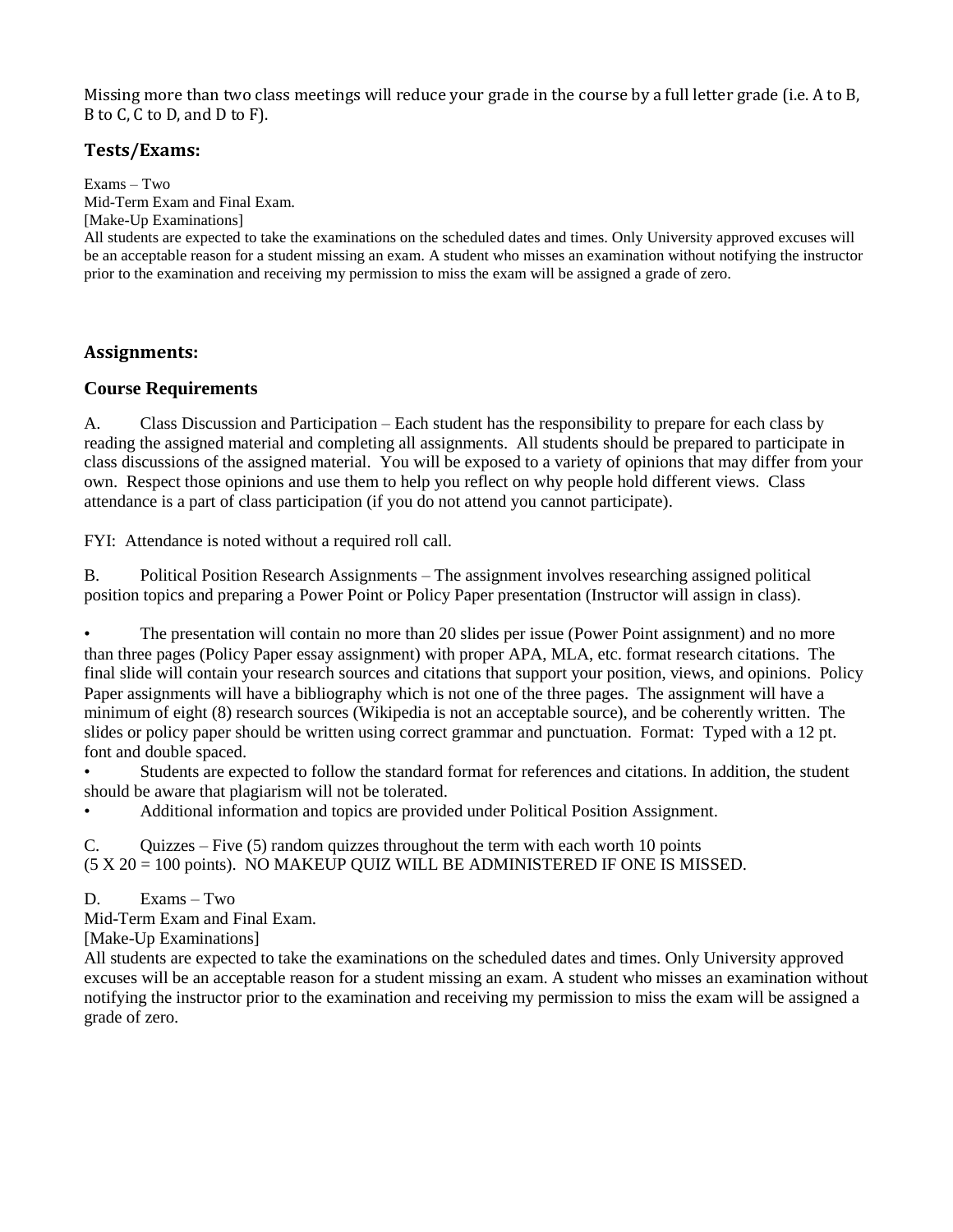### **Student Responsibilities/Expectations:**

### **Class Attendance**

You are urged to attend class each day. A significant portion of each examination is drawn from the classroom material. If you miss class, it is your responsibility to obtain the information missed and see that your assignments are submitted by due dates. If you decide to attend class you must attend the entire class period, unless other arrangements are made prior to class with the instructor. Students who simply arrive in class to hand in an assignment and then leave class will receive a zero on the assignment. Attendance is part of the participation grade.

Since the lecture-discussion method will be employed in this class, regular attendance is highly encouraged. Students who discontinue attending class will be given an "F" unless they officially withdraw from the course.

Missing more than three class meetings will reduce your grade in the course by a full letter grade (i.e. A to B, B to C, C to D, and D to F).

#### **TWO KEYS**

- **1. Completing the assigned readings, problems and turning in the assignments in a professional manner on time.**
- **2. "Believing in yourself and never entertaining the thought of giving up or being unsuccessful." The ability to stick with it, to persevere, to never quit will put you in a position to be successful.**

#### **Cell Phones**

All phones should be OFF/Vibrate while classroom instruction is taking place. If a phone rings while attending class an automatic 10 points will be deducted from the overall final grade total. If the same student phone rings twice during the term there will be a 50-point deduction from the overall final grade total. Each additional time will be a 100-point deduction from the overall final grade total. The same applies to text messaging. BOTTOM LINE – PHONES OFF. TEXTING IS NOT ACCEPTABLE.

#### **NTCC Academic Honesty Statement:**

"Students are expected to complete course work in an honest manner, using their intellects and resources designated as allowable by the course instructor. Students are responsible for addressing questions about allowable resources with the course instructor. NTCC upholds the highest standards of academic integrity. This course will follow the NTCC Academic Honesty policy stated in the Student Handbook."

#### **Academic Ethics:**

The college expects all students to engage in academic pursuits in a manner that is beyond reproach. Students are expected to maintain complete honesty and integrity in their academic pursuit. Academic dishonesty such as cheating, plagiarism, and collusion is unacceptable and may result in disciplinary action. Refer to the student handbook for more information on this subject.

#### **ADA Statement:**

It is the policy of NTCC to provide reasonable accommodations for qualified individuals who are students with disabilities. This College will adhere to all applicable federal, state, and local laws, regulations, and guidelines with respect to providing reasonable accommodations as required affording equal educational opportunity. It is the student's responsibility to request accommodations. An appointment can be made with Katherine Belew, Academic Advisor/Coordinator of Special Populations located in the Student Services. She can be reached at 903-434-8218. For more information and to obtain a copy of the Request for Accommodations, please refer to the NTCC website - [Special Populations.](http://www.ntcc.edu/index.php?module=Pagesetter&func=viewpub&tid=111&pid=1)